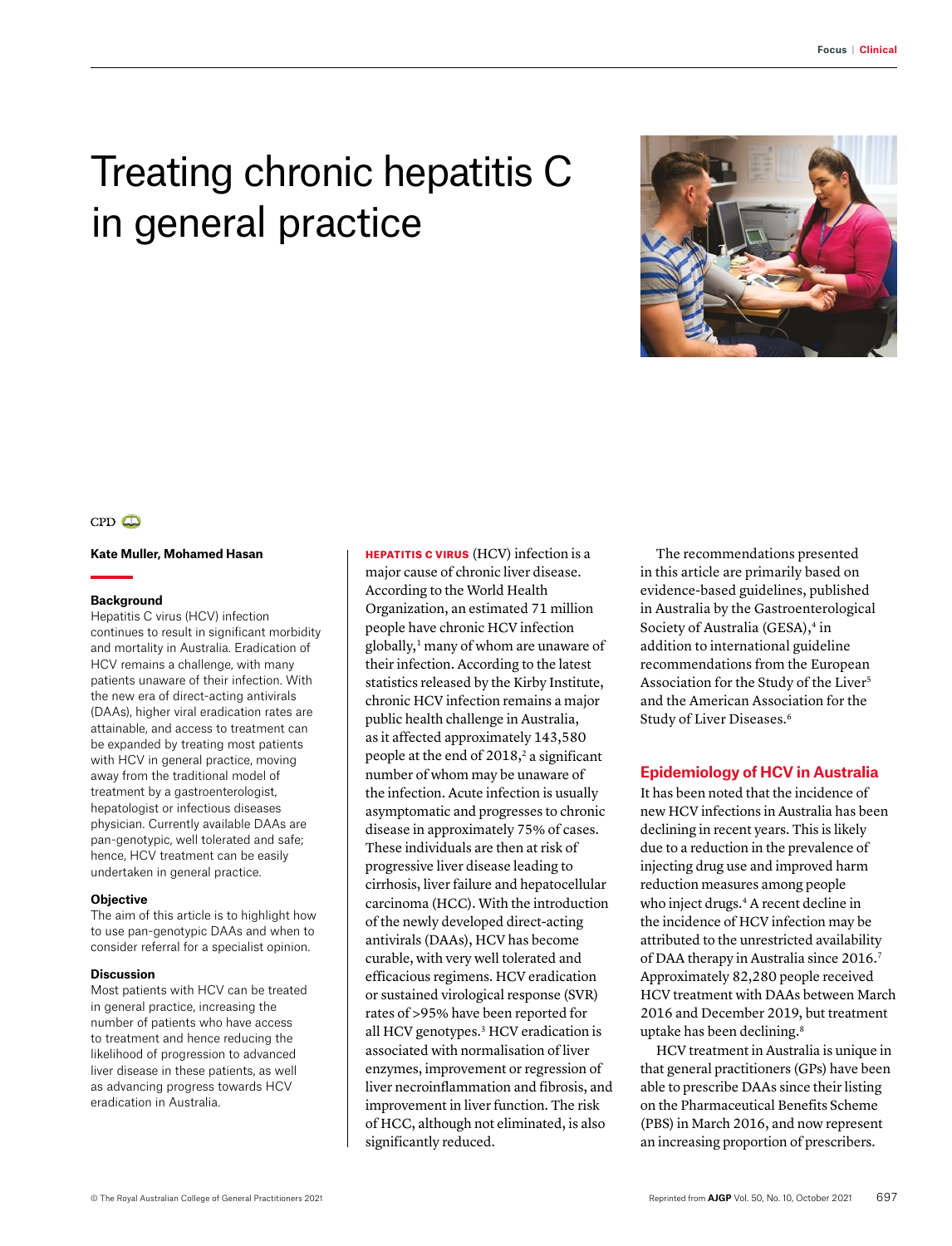# **Screening and diagnosis of HCV**

A major barrier to HCV elimination still results from the fact that a substantial proportion of patients with chronic HCV infection are unaware of their infection. Screening of populations at risk of HCV infection (Box 1) is likely to identify the majority of those individuals.

Screening for HCV infection is based on the detection of anti-HCV antibodies (serology testing), which indicate viral exposure. If positive, current HCV infection needs to be confirmed by a polymerase chain reaction (PCR) assay for HCV RNA. HCV is a notifiable disease and should be reported to the relevant Department of Health/Communicable Disease Control branch by the doctor requesting the test. The pathway for notification varies between states and territories; it is important that GPs are familiar with local requirements.

Given that a proportion of individuals with acute HCV will clear the virus

# **Box 1. Population groups that should be offered screening for hepatitis C virus (HCV)4**

- People who inject drugs or who have ever injected drugs
- People in custodial settings
- People with tattoos or body piercings
- People who received a blood transfusion or organ transplant before 1990
- People with coagulation disorders who received blood products or plasma-derived clotting factor treatment products before 1993
- Children born to mothers who are HCV positive
- People infected with human immunodeficiency virus (HIV) or hepatitis B virus
- Sexual partners of a person who is HCV positive (individuals at higher risk of sexual transmission include men who have sex with men and people with HCV–HIV coinfection)
- People with evidence of liver disease (persistently elevated alanine aminotransferase level)
- People who have had a needle-stick injury
- Migrants from high-prevalence regions (Egypt, Pakistan, Mediterranean and Eastern Europe, Africa and Asia)

spontaneously within six months, PBS eligibility requires evidence of chronic infection, which can be documented by a repeated positive serology test, along with a positive HCV RNA.

# **Work-up of individuals who are HCV positive**

All individuals undergoing treatment for HCV should undergo a work-up prior to treatment initiation. This includes:

- **•** thorough medical history to estimate the possible infection duration and identify underlying risk factors for HCV, prior treatments for HCV and other risk factors for liver disease (eg alcohol intake and obesity)
- **•** social history to assess likelihood of adherence and ongoing risk factors for reinfection
- **•** detailed drug history (including herbal and over-the-counter medications), to assess drug–drug interactions
- **•** physical examination to assess for any stigmata of chronic liver disease
- **•** basic blood investigations including full blood examination, electrolyte panel, liver function tests (LFTs) and international normalised ratio (INR)
- **•** pregnancy tests performed in women of childbearing age
- **•** HCV genotyping this is no longer a prerequisite for treatment initiation; however, it is recommended that HCV genotype be determined as this can help in differentiating relapse from reinfection among people with a high risk of reinfection
- **•** exclusion of other infections, notably hepatitis B virus (HBV), human immunodeficiency virus (HIV) and hepatitis A virus
- **•** assessment of liver fibrosis non-invasively with the following methods
	- serum markers, such as aspartate aminotransferase to platelet ratio index (APRI) or Hepascore. APRI calculators are available online, with a score of <0.5 indicating significant fibrosis is unlikely, while >1.0 indicates significant fibrosis or cirrhosis is likely to be present. Hepascore is a score based on

age, sex and biochemical serum markers; it can be requested via pathology services.

– elastography, such as transient elastography (FibroScan) or shear wave elastography.

# **Goal of HCV treatment**

The goal of treatment is cure, or SVR, defined as undetectable plasma HCV RNA measured at least 12 weeks after treatment cessation.

# **Indications for treatment**

Treatment should be offered to all individuals with confirmed HCV, except those with a limited life expectancy. 4

### **Direct-acting antivirals**

DAAs are highly effective and well tolerated and have a short treatment duration, particularly when compared with the previous interferonbased regimens. The availability of pan-genotypic regimens simplifies treatment choice, and there is no need to wait for HCV genotype results; most patients can be treated in primary care.

A useful tool available for GPs who do not have experience treating patients with DAAs is the remote consultation form that can be accessed via the GESA website [\(www.gesa.org.au/education/](http://www.gesa.org.au/education/clinical-information) [clinical-information](http://www.gesa.org.au/education/clinical-information)), allowing GPs to seek support from gastroenterology, hepatology or infectious diseases services while familiarising themselves with DAA treatment.

Three pan-genotypic DAA regimens are listed on the PBS, two of which are suitable for treatment of patients by GPs. These are summarised in Table 1. PBS prescription requires telephone authority, and the cirrhosis status of the patient is required for approval.

Sofosbuvir, velpatasvir plus voxilaprevir is the third pan-genotypic DAA combination available on the PBS. It was developed as a rescue regimen for individuals who fail one of the two first-line DAA regimens; hence, it is suitable for patients treated in specialised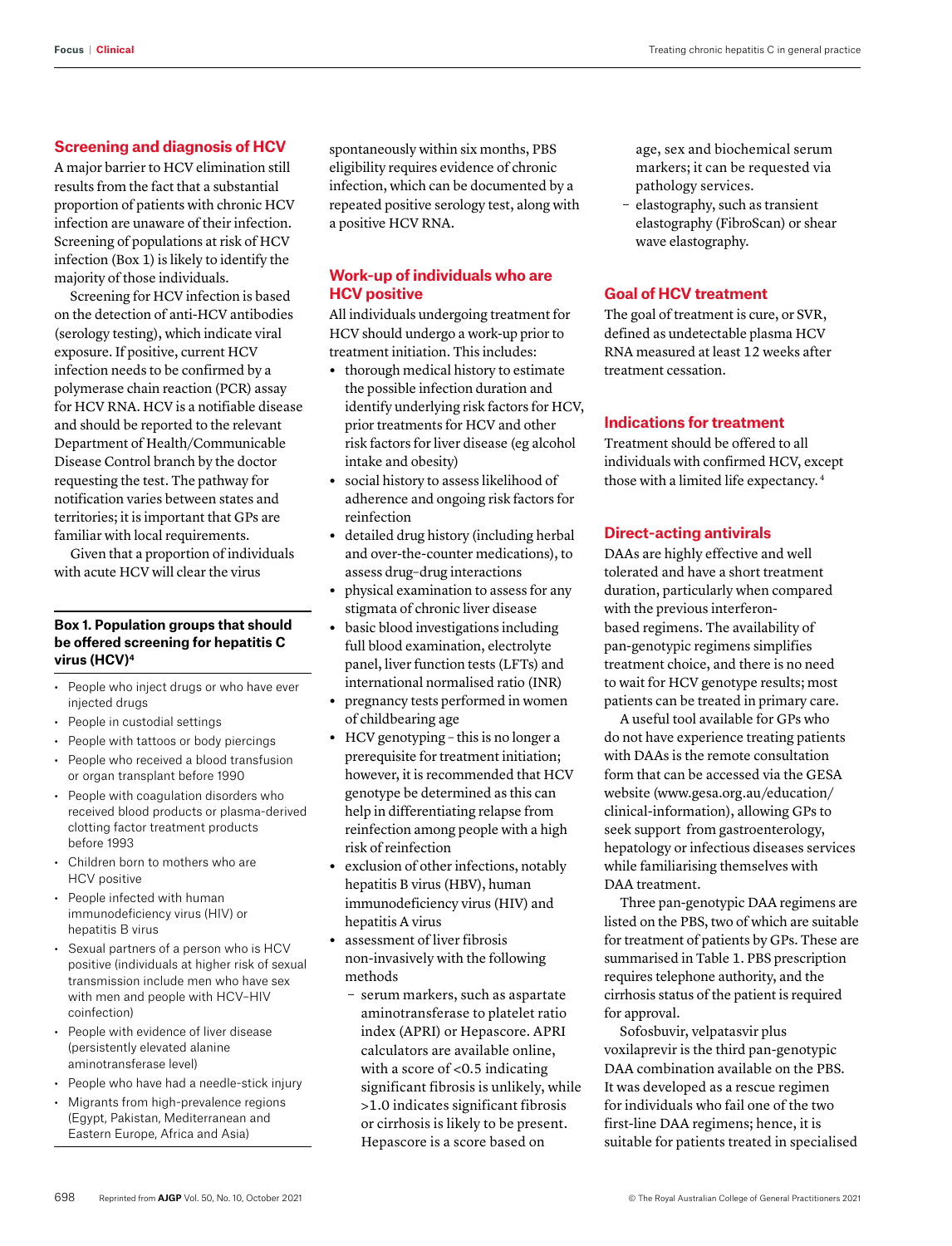gastroenterology, hepatology or infectious diseases centres.

# **Drug–drug interactions**

Concomitant medications should be determined and potential interactions assessed before starting treatment. The University of Liverpool's interaction checker is an excellent resource [\(www.hep-druginteractions.org\)](http://www.hep-druginteractions.org).

Some common drug interactions include:

- **•** proton pump inhibitors
- **•** statins
- **•** St John's wort
- **•** ethinyloestradiol-containing contraceptives
- **•** anti-epileptics
- **•** amiodarone.

# **Treatment of special populations**

Box 2 summarises the subpopulations that are not suitable for treatment in general practice and should be referred for management by the relevant specialist (eg paediatrics, hepatology, infectious diseases and liver transplantation).6

#### **Pregnancy and breastfeeding**

There are limited safety data for the use of DAAs during pregnancy $9-11$  or lactation. Therefore, treatment of women who are pregnant or breastfeeding is not currently recommended. Ribavirin is teratogenic.

### **Children**

PBS criteria now allow for treatment of those aged 12 years and above with DAAs.

This sub-group of individuals who are HCV positive should be referred to a paediatrician with experience in HCV treatment.

# **Non-responders**

Failure of DAA treatment is defined by detectable serum HCV RNA after treatment. This may be due to breakthrough or relapse related to medication resistance, or due to non-adherence or reinfection.

Individuals who fail first-line DAA therapy should be referred to a specialised gastroenterology, hepatology or infectious diseases centre for retreatment. Where reinfection is confirmed, treatment can be undertaken as for a treatment-naive patient.

### **Coinfection**

Coinfection with HBV or HIV and HCV is associated with an increased rate of progression to liver cirrhosis, increased risk of hepatocellular carcinoma (HCC) and increased mortality. Patients with HCV should be tested for HBV and HIV. Patients with coinfection should be referred for treatment in specialised hepatology or infectious diseases centres.

#### **Decompensated cirrhosis**

Individuals with decompensated liver disease should be referred

for management in a specialised hepatology centre.

The Child–Pugh score (Table 2) can be used to distinguish between populations with compensated and decompensated cirrhosis.

# **On-treatment monitoring**

In general, monitoring during treatment is not required. Pre-treatment work-up and 12-week post-treatment blood tests for LFTs and HCV PCR are recommended for patients with uncomplicated HCV. More regular monitoring may be required in some populations (eg patients with decompensated cirrhosis, those receiving ribavirin). Patients at risk of non-adherence may benefit from regular follow-up during treatment.

# **Determining SVR**

SVR is defined as a negative HCV RNA viral load performed 12 weeks after completion of treatment. HCV antibody remains positive in cured individuals and should not be used to assess treatment response or to assess for reinfection. There is no protection against reinfection; patients at high risk of reinfection can be serially monitored with HCV PCR.

A detected HCV RNA 12 weeks post-treatment signifies failure of treatment. Non-responders should be

| Drug regimen                            | <b>Dosing</b>                          | <b>Duration (treatment naive)</b> |                  | <b>Comments</b>                                                                                                                   |  |
|-----------------------------------------|----------------------------------------|-----------------------------------|------------------|-----------------------------------------------------------------------------------------------------------------------------------|--|
|                                         |                                        | No cirrhosis                      | <b>Cirrhosis</b> |                                                                                                                                   |  |
| Sofosbuvir plus<br>velpatasvir          | One tablet.<br>once daily              | 12 weeks                          | 12 weeks         | Consider adding weight-based ribavirin for patients<br>with genotype 3 hepatitis C virus (HCV) who have<br>compensated cirrhosis. |  |
|                                         |                                        |                                   |                  | Side effects include headache, fatique, nausea and<br>nasopharyngitis.                                                            |  |
|                                         |                                        |                                   |                  | Of note, renal dose adjustment is no longer required.                                                                             |  |
| <b>Glecaprevir plus</b><br>pibrentasvir | Three tablets, once<br>daily with food | Eight weeks                       | Eight weeks      | Side effects include headache, fatique and nausea.<br>No renal dose adjustment is required.                                       |  |
|                                         |                                        |                                   |                  | Not recommended for individuals with<br>decompensated cirrhosis (Child-Pugh B and C).                                             |  |

# **Table 1. Treatment regimens for hepatitis C virus in people who are treatment naive**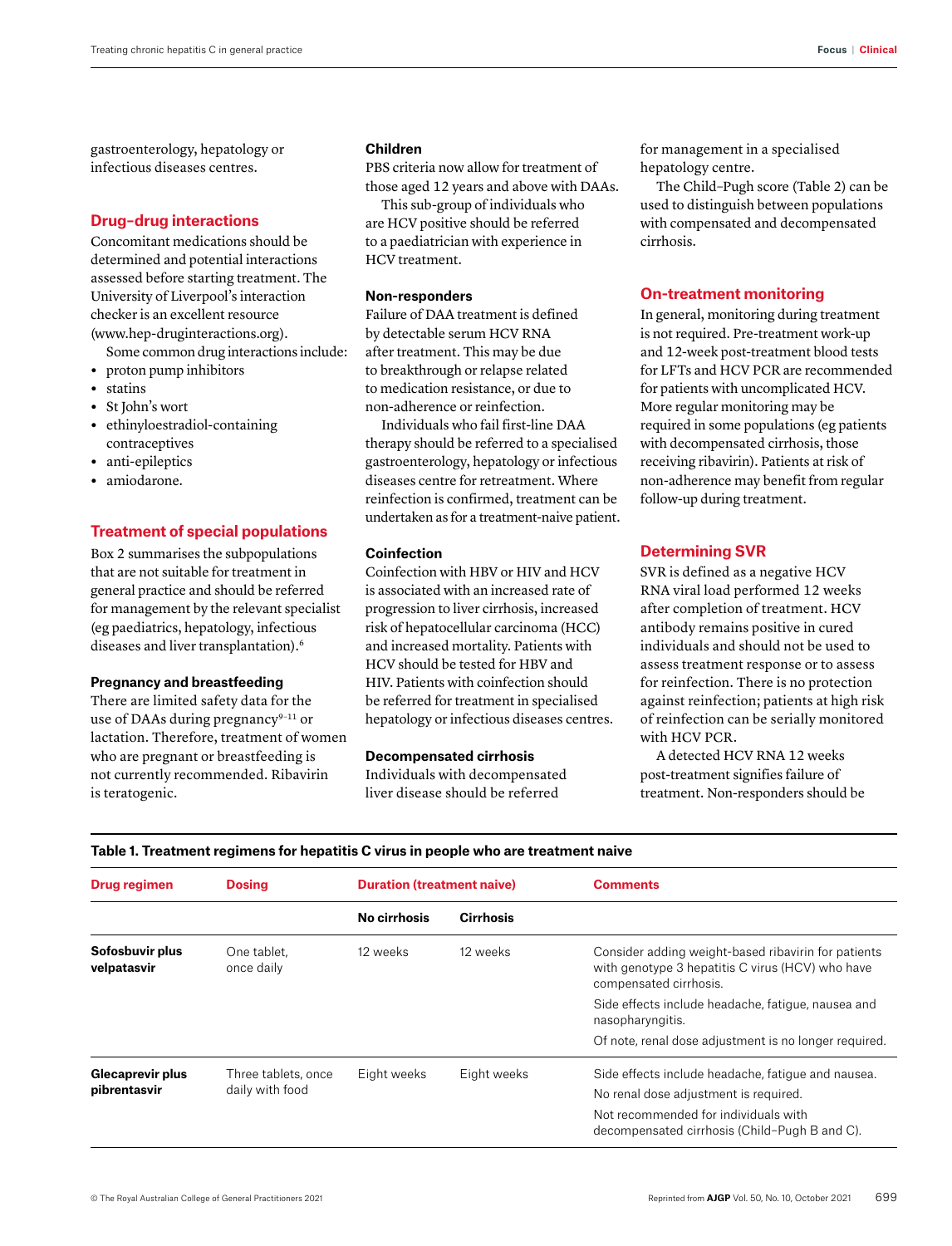#### **Table 2. Child–Pugh score**

| <b>Factor</b>                            | One point      | <b>Two points</b> | <b>Three points</b> |
|------------------------------------------|----------------|-------------------|---------------------|
| Bilirubin (mmol/L)                       | < 34           | $34 - 50$         | >50                 |
| Albumin $(g/L)$                          | >35            | $28 - 35$         | < 28                |
| <b>International</b><br>normalised ratio | < 1.7          | $1.71 - 2.3$      | >2.3                |
| <b>Ascites</b>                           | None           |                   | Moderate to severe  |
| Encephalopathy                           | None           | Grades I-II       | Grades III-IV       |
|                                          | <b>Class A</b> | <b>Class B</b>    | <b>Class C</b>      |
| <b>Total points</b>                      | $5 - 6$        | $7 - 9$           | $10 - 15$           |
|                                          | Compensated    | Decompensated     | Decompensated       |

referred for specialist hepatology or infectious diseases management for retreatment.

### **Post-treatment monitoring**

Screening for HCC with ultrasonography is recommended at baseline for all patients with cirrhosis. These patients require serial ultrasonography (every six months) even after achieving SVR as the risk of HCC, although reduced, is not eliminated. Patients with cirrhosis should be referred to a specialised hepatology centre for ongoing cirrhosis management and monitoring, even if SVR is achieved.

## **Box 2. Patients who are not suitable for hepatitis C virus treatment in general practice6**

- Children
- Adult patients who have any of the following characteristics:
	- current or prior episode of decompensated cirrhosis, defined as Child–Pugh score ≥7
	- prior hepatitis C virus infection and treatment (excluding failed peginterferon/ribavirin regimens)
	- end-stage renal disease
	- human immunodeficiency virus or hepatitis B surface antigen
	- current pregnancy
	- hepatocellular carcinoma
	- liver transplantation

Endoscopies might be required to rule out oesophageal varices, along with bone mineral density testing to assess for osteoporosis.

People who do not have cirrhosis and who have normal LFT results after SVR (alanine aminotransferase ≤30 U/L in males, ≤19 U/L in females) do not require further follow-up. If LFTs do not normalise with successful treatment of HCV, the patient should be evaluated for other causes of liver disease and referred for review by a hepatologist.

#### **Conclusion**

HCV treatment should be offered to all individuals with chronic HCV, established by positive HCV RNA. The Australian model is unique in providing GP access to DAAs, in an attempt to increase feasibility, reduce waiting times and thereby increase the number of individuals receiving treatment. The safety of the pan-genotypic regimens and ease of dosing have made HCV treatment much more simplified, compared with the previous era of interferon and early genotype-specific DAA regimens. These factors have made it safe and feasible for GPs to treat both patients who do not have cirrhosis and those with compensated cirrhosis. The latter require ongoing follow-up even after achieving SVR and, along with patients with decompensated cirrhosis and other subpopulations, should be referred for specialist hepatology care.

## **Key points**

- **•** Many people with HCV are undiagnosed, and at-risk populations should be screened for infection.
- **•** DAA therapy for HCV is safe, well tolerated and efficacious.
- **•** Treatment of most patients, including those with compensated cirrhosis, can be undertaken in general practice.
- **•** Specific populations of patients with HCV should be referred for care to the relevant specialist.

# **Resources**

- **•** Gastroenterological Society of Australia, [www.gesa.org.au](http://www.gesa.org.au)
- **•** Australasian Society for HIV, Viral Hepatitis and Sexual Health Medicine, [www.ashm.org.au](http://www.ashm.org.au)
- **•** Hepatitis Australia, [www.hepatitisaustralia.com](http://www.hepatitisaustralia.com)
- **•** Australasian Hepatology Association, [www.hepatologyassociation.com.au](http://www.hepatologyassociation.com.au)

#### **Authors**

Kate Muller MBBS, PhD, FRACP, Staff Specialist, Flinders Medical Centre, Bedford Park, SA; Senior Lecturer, Flinders University, Bedford Park, SA Mohamed Hasan BSc, MD, Hepatology Fellow, Flinders Medical Centre, Bedford Park, SA Competing interests: KM has received honoraria from Gilead and Novartis for advisory board participation and speaking. She is a member of the Gastroenterological Society of Australia Liver Faculty. Funding: None.

Provenance and peer review: Commissioned, externally peer reviewed.

Correspondence to: kate.muller@sa.gov.au

#### **References**

- 1. World Health Organization. Global hepatitis report 2017. Geneva, CH: WHO, 2017.
- 2. Kirby Institute. National update on HIV, viral hepatitis and sexually transmissible infections in Australia: 2009–2018. Sydney, NSW: University of NSW, 2020.
- 3. Zeuzem S, Foster GR, Wang S, et al. Glecaprevirpibrentasvir for 8 or 12 weeks in HCV genotype 1 or 3 infection. N Engl J Med 2018;378(4):354–69. doi: 10.1056/NEJMoa1702417.
- 4. Hepatitis C Virus Infection Consensus Statement Working Group. Australian recommendations for the management of hepatitis C virus infection: A consensus statement (June 2020). Melbourne, Vic: Gastroenterological Society of Australia, 2020.
- 5. European Association for the Study of the Liver. EASL recommendations on treatment of hepatitis C: Final update of the series. J Hepatol 2020;73(5):1170–218. doi: 10.1016/j. jhep.2020.08.018.
- 6. Ghany MG, Morgan TR; AASLD-IDSA Hepatitis C Guidance Panel. Hepatitis C guidance 2019